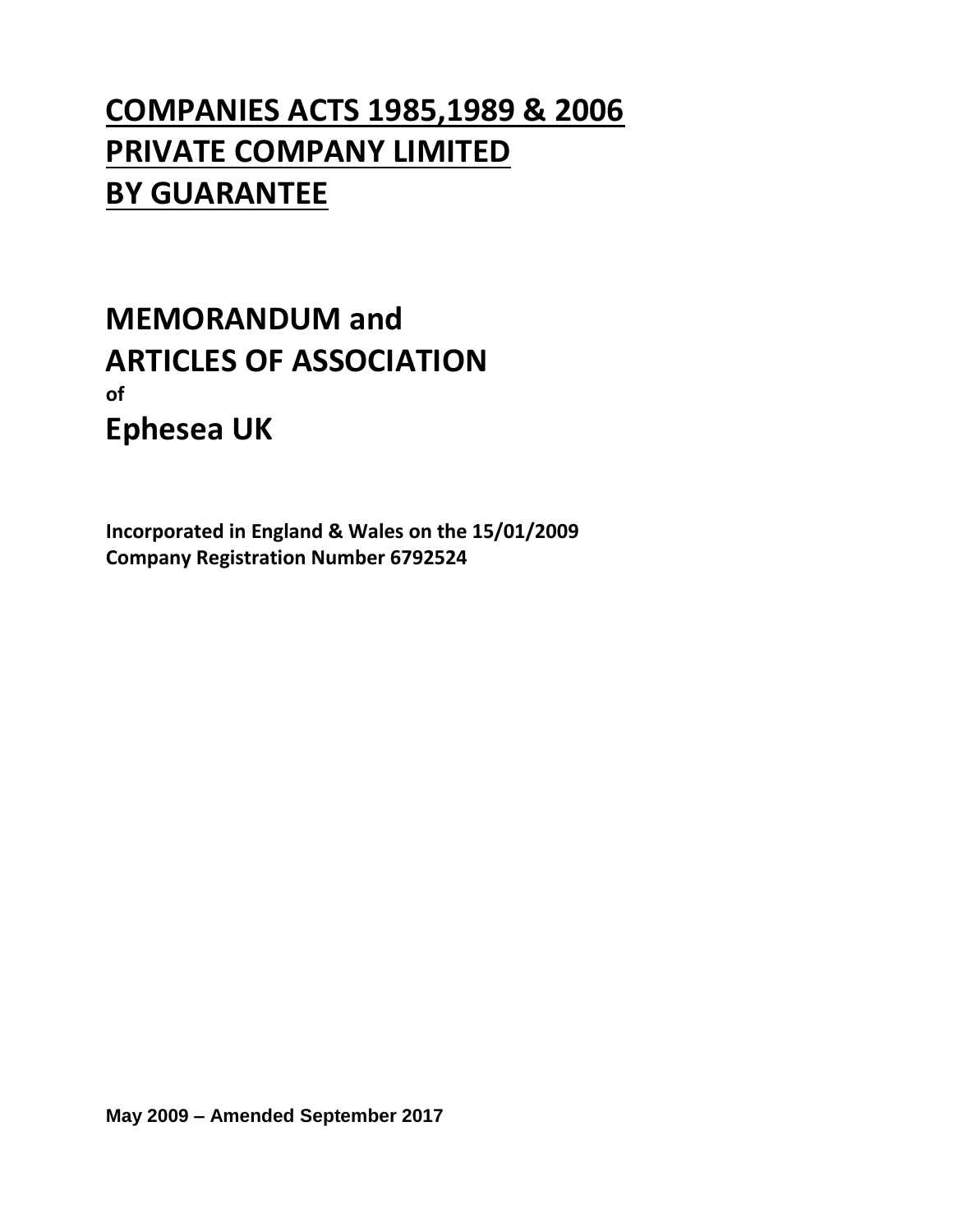# **COMPANY LIMITED BY GUARANTEE**

# **Memorandum of Association of Ephesea UK**

- 1. The company's name is Ephesea UK (and in this document it is called the Charity).
- 2. The Charity's registered office is to be situated in the United Kingdom.

3. The Charity's objects (the Objects) are to promote for the benefit of the public the protection and conservation of the world's forests. In particular, but not exclusively, by:

- (1) raising awareness of the value of responsibly managed forests
- (2) promoting and supporting a programme of voluntary forest management certification and chain of custody certification
- (3) developing consensus around standards for good forest management;
- (4) increasing public awareness about independent forest certification.
- 4. (1) In addition to any other powers it may have, the Charity has the following powers in order to further the Objects (but not for any other purpose):
	- (a) to raise funds. In doing so, the Charity must not undertake any substantial permanent trading activity and must comply with any relevant statutory regulations;
	- (b) to buy, take on lease or in exchange, hire or otherwise acquire any property and to maintain and equip it for use;
	- (c) to sell, lease or otherwise dispose of all or any part of the property belonging to the Charity. In exercising this power, the Charity must comply as appropriate with sections 36 and 37 of the Charities Act 1993, as amended by the Charities Act 2006;
	- (d) to borrow money and to charge the whole or any part of the property belonging to the Charity as security for repayment of the money borrowed. The Charity must comply as appropriate with sections 38 and 39 of the Charities Act 1993, as amended by the Charities Act 2006, if it wishes to mortgage land;
	- (e) to co-operate with other Charities, voluntary bodies and statutory authorities and to exchange information and advice with them;
	- (f) to establish or support any charitable trusts, associations or institutions formed for any of the charitable purposes included in the Objects;
	- (g) to acquire, merge with or to enter into any partnership or joint venture arrangement with any other Charity formed for any of the Objects;
	- (h) to set aside income as a reserve against future expenditure but only in accordance with a written policy about reserves;
	- (i) to employ and remunerate such staff as are necessary for carrying out the work of the Charity. The Charity may employ or remunerate a Director only to the extent it is permitted to do so by clause 5 and provided it complies with the conditions in that clause;

(j) to:

- (i) deposit or invest funds;
- (ii) employ a professional fund-manager; and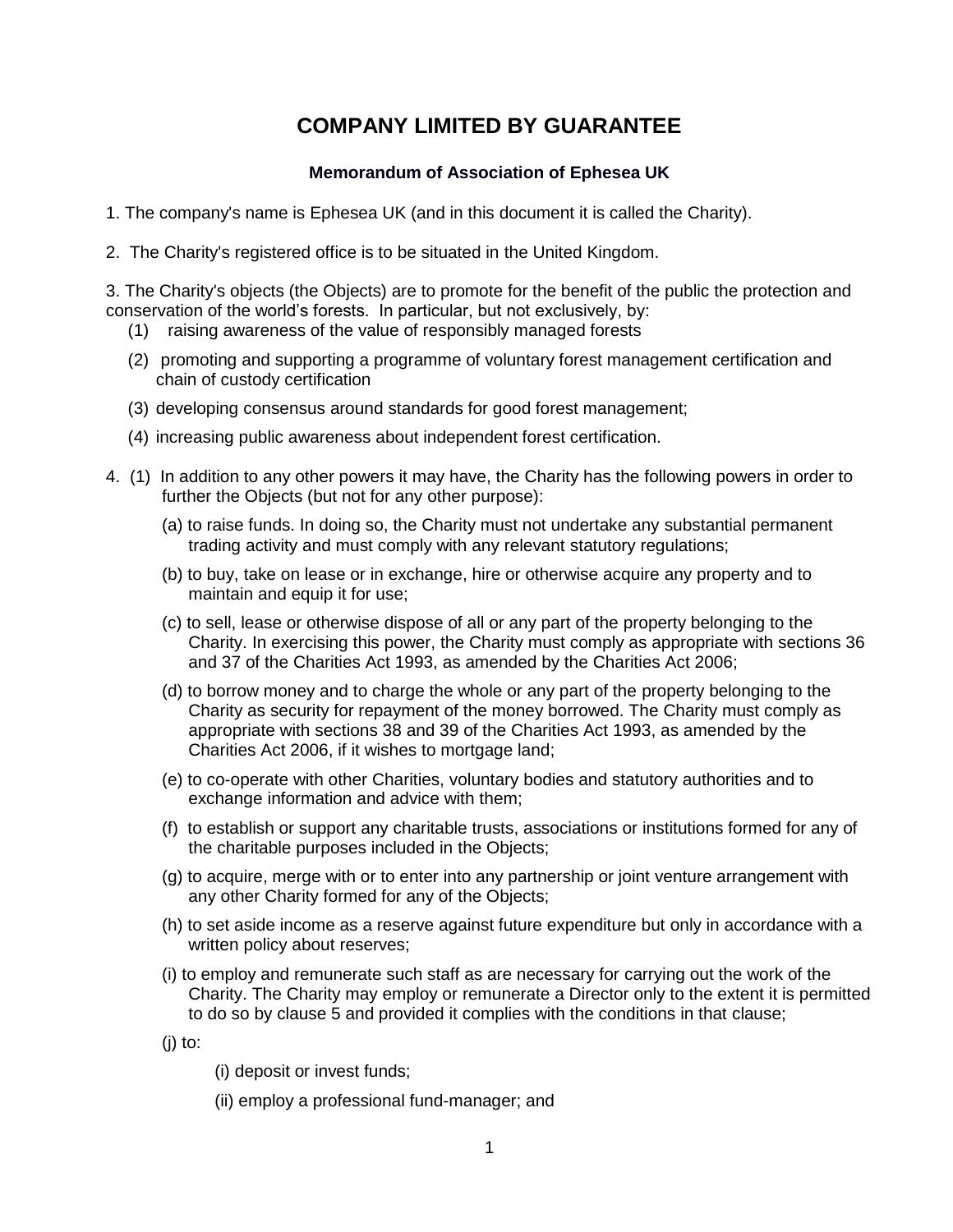(iii) arrange for the investments or other property of the Charity to be held in the name of a nominee;

in the same manner and subject to the same conditions as the Trustees of a trust are permitted to do by the Trustee Act 2000;

- (k) to provide indemnity insurance for the Directors or any other officer of the Charity in relation to any such liability as is mentioned in subclause (2) of this clause, but subject to the restrictions specified in subclause (3) of the clause;
- (l) to pay out of the funds of the Charity the costs of forming and registering the Charity both as a company and as a Charity;
- (m) to do all such other lawful things as are necessary for the achievement of the Objects;
- (2) The liabilities referred to in sub-clause (1) (k) are:
	- (a) any liability that by virtue of any rule of law would otherwise attach to a director of a company in respect of any negligence, default breach of duty or breach of trust of which he or she may be guilty in relation to the Charity;
	- (b) the liability to make a contribution to the Charity's assets as specified in section 214 of the Insolvency Act 1986 (wrongful trading).
- $(3)$  (a) The following liabilities are excluded from sub-clause  $(2)(a)$ :

(i) fines;

(ii) costs of unsuccessfully defending criminal prosecutions for offences arising out of the fraud, dishonesty or willful or reckless misconduct of the Director or other officer;

(iii) liabilities to the Charity that result from conduct that the Director or other officer knew or must be assumed to have known was not in the best interests of the Charity or about which the person concerned did not care whether it was in the best interests of the Charity or not.

- (b) There is excluded from sub-clause 2(b) any liability to make such a contribution where the basis of the Director's liability is his or her knowledge prior to the insolvent liquidation of the Charity (or reckless failure to acquire that knowledge) that there was no reasonable prospect that the Charity would avoid going into insolvent liquidation.
- 5. (1) The income and property of the Charity shall be applied solely towards the promotion of the Objects.
	- (2) (a) A Director is entitled to be reimbursed from the property of the Charity or may pay out of such property reasonable expenses properly incurred by him or her when acting on behalf of the Charity.
		- (b) Subject to the restrictions in sub-clause 4, a Director may benefit from Trustee indemnity insurance cover purchased at the Charity's expense.
		- (c) A Director may receive an indemnity from the Charity in the circumstances specified in Article 49.
	- (3) None of the income or property of the Charity may be paid or transferred directly or indirectly by way of dividend bonus or otherwise by way of profit to any member of the Charity. This does not prevent a member who is not also a Director receiving:
		- (a) a benefit from the Charity in the capacity of a beneficiary of the Charity;
		- (b) reasonable and proper remuneration for any goods or services supplied to the Charity.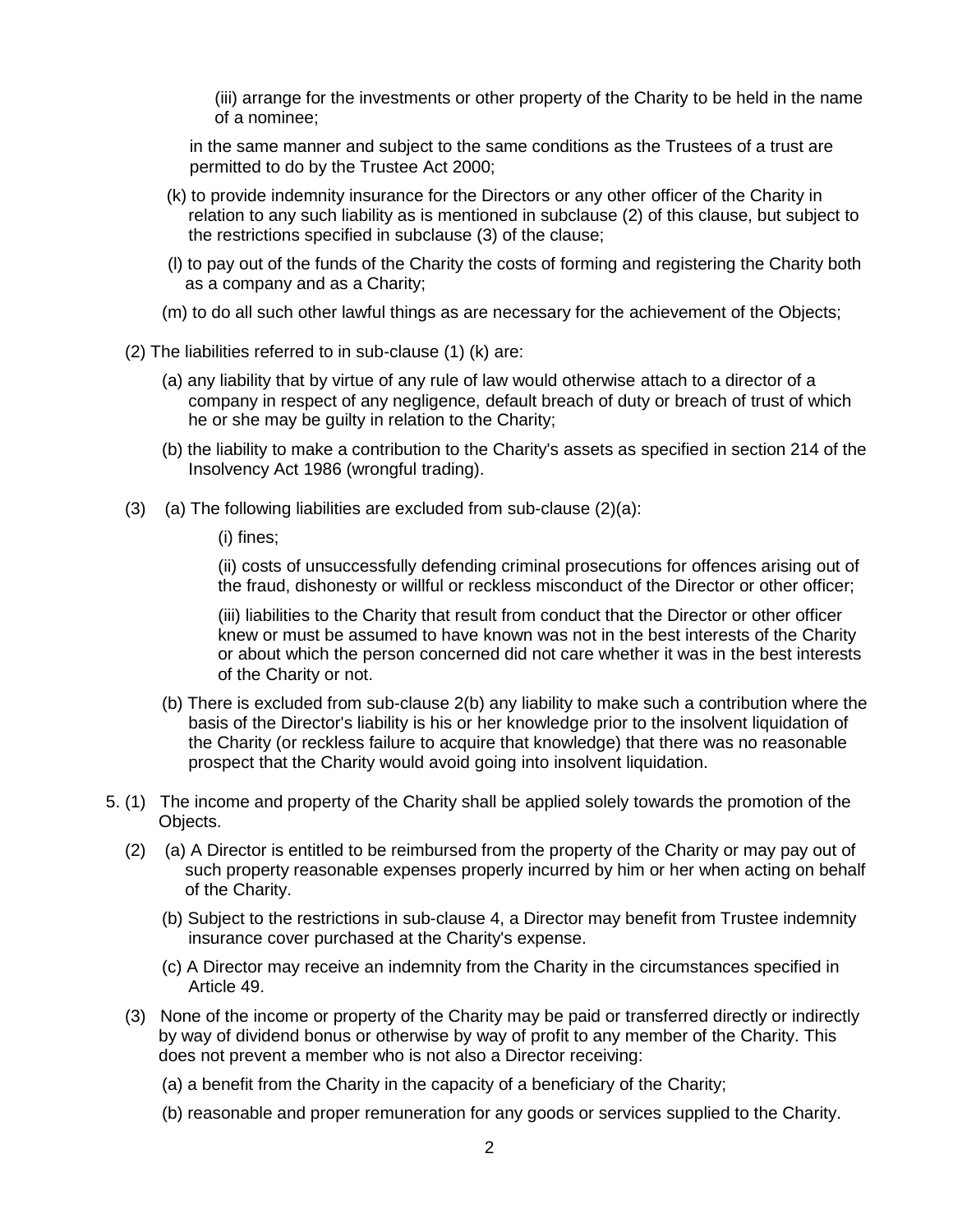- (4) No Director may:
	- (a) buy any goods or services from the Charity;
	- (b) sell goods, services, or any interest in land to the Charity;
	- (c) be employed by, or receive any remuneration from the Charity;
	- (d) receive any other financial benefit from the Charity; unless:

(i) the payment is permitted by sub-clause (5) of this clause, does not exceed an amount that is reasonable in all circumstances, and does not result in a majority of the Directors having received a financial benefit from the Charity; or

(ii) the Directors obtain the prior written approval of the Commission and fully comply with any procedures it prescribes.

(5) (a) (i) A Director may receive a benefit from the Charity in the capacity of a beneficiary of the Charity.

> (ii) A Director may enter into a contract for the supply of goods or services to the Charity where that is permitted in accordance with, and subject to the conditions in, section 73A of the Charities Act 1993.

(iii) A Director may receive interest on money lent to the Charity at a reasonable and proper rate which must be 2% (or more) per annum below the base rate of a clearing bank to be selected by the Directors.

(iv) A company of which a Director is a member may receive fees remuneration or other benefit in money or money's worth provided that the shares of the company are listed on a recognised stock exchange and the Director holds no more than 1% of the issued capital of that company.

(v) A Director may receive rent for premises let by the Director to the Charity if the amount of the rent and the other terms of the lease are reasonable and proper and provided that such a Director shall withdraw from any meeting at which such a proposal or the rent or other terms of the lease are under discussion.

(vi) The Directors may arrange for the purchase, out of the funds of the Charity, of insurance designed to indemnify the Directors in accordance with the terms of, and subject to the conditions in, section 73F of the Charities Act 1993.

(b) The employment or remuneration of a Director includes the engagement or remuneration of any firm or company in which the Director is:

- (i) a partner;
- (ii) an employee;
- (iii) a consultant;
- (iv) a director; or

(v) a shareholder, unless the shares of the company are listed on a recognised stock exchange and the Director holds less than 1% of the issued capital.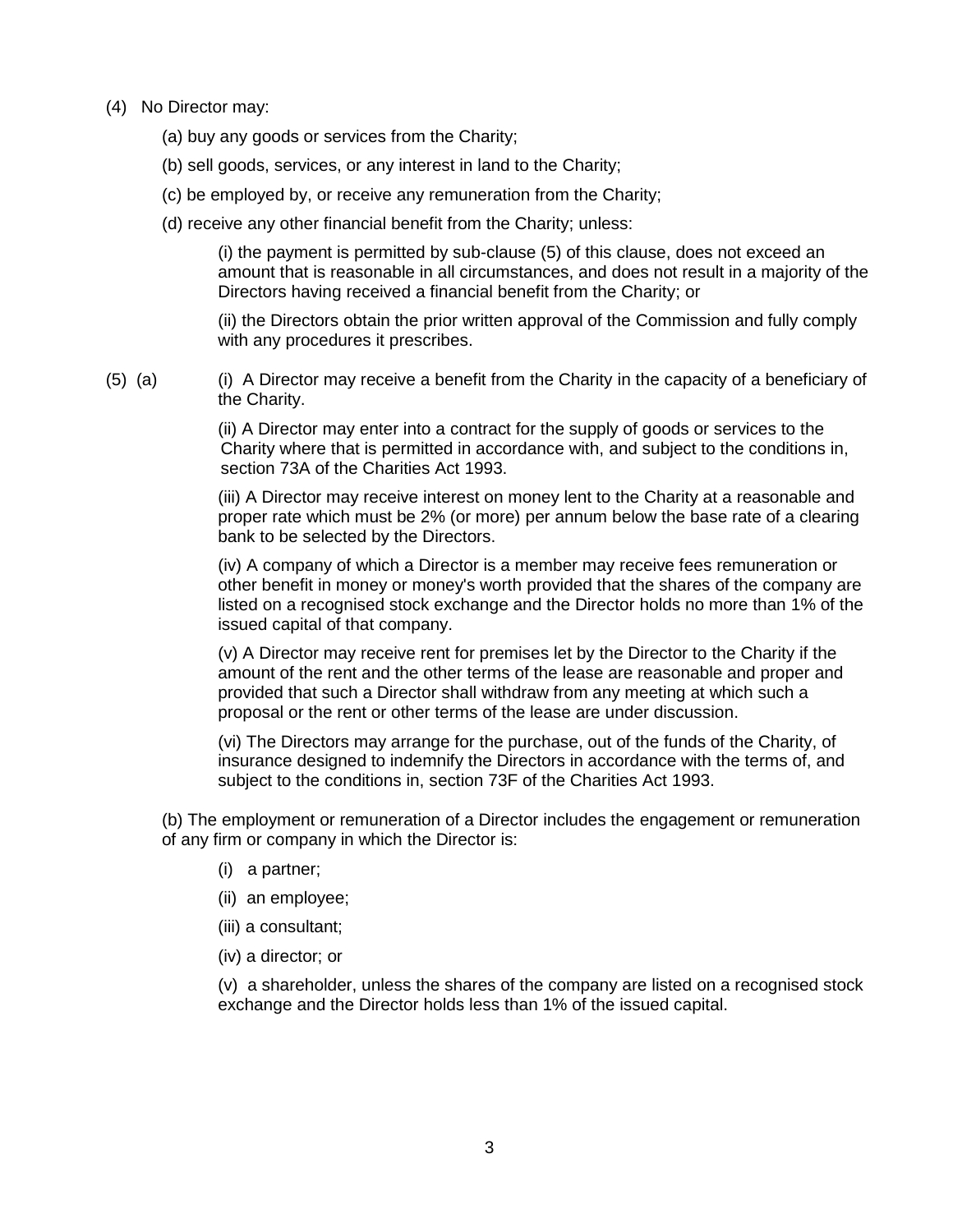- (6) In sub-clauses (2)-(5) of this clause 5:
	- (a) "Charity" shall include any company in which the Charity:
		- holds more than 50% of the shares; or
		- controls more than 50% of the voting rights attached to the shares; or
		- has the right to appoint one or more directors to the Board of the company;

(b) "Director" shall include any child, parent, grandchild, grandparent, brother, sister, spouse or civil partner of the Director or any person living with the Director as his or her partner.

(7) If a conflict of interests arises for a Director because of a duty of loyalty owed to another organisation or person and the conflict is not authorized by virtue of any other provision in the memorandum or the articles, the unconflicted directors may authorize such a conflict of interests where the following conditions apply:

(a) subject to Article 37, the conflicted Director is absent from the part of the meeting at which there is discussion of any arrangement or transaction affecting that organisation or person;

(b) the conflicted Director does not vote on any such matter and is not to counted when considering whether a quorum of Directors is present at the meeting;

(c) The unconflicted Directors consider it is in the interests of the Charity to authorize the conflict of interest in the circumstances applying.

6. The liability of the members is limited.

7. Every member promises, if the Charity is dissolved while he or she is a member or within twelve months after he or she ceases to be a member, to contribute such sum (not exceeding £10) as may be demanded of him or her towards the payment of the debts and liabilities of the Charity incurred before he or she ceases to be a member, and of the costs charges and expenses of winding up, and the adjustment of the rights of the contributories among themselves.

- 8. (1) The members of the Charity may at any time before, and in expectation of, its dissolution resolve that any net assets of the Charity after all its debts and liabilities have been paid, or provision has been made for them, shall on or before the dissolution of the Charity be applied or transferred in any of the following ways:
	- (a) directly for the Objects; or
	- (b) by transfer to any Charity or Charities for purposes similar to the Objects; or
	- (c) to any Charity or charities for use for particular purposes that fall within the Objects;
	- (2) Subject to any such resolution of the members of the Charity, the Directors of the Charity may at any time before and in expectation of its dissolution resolve that any net assets of the Charity after all its debts and liabilities have been paid, or provision made for them, shall on dissolution of the Charity be applied or transferred:
		- (a) directly for the Objects; or
		- (b) by transfer to any Charity or Charities for purposes similar to the Objects; or
		- (c) to any Charity or Charities for use for particular purposes that fall within the Objects.
	- (3) In no circumstances shall the net assets of the Charity be paid to or distributed among the members of the Charity (except to a member that is itself a Charity) and if no such resolution is passed by the members or the Directors the net assets of the Charity shall be applied for charitable purposes as directed by the court or the Commission.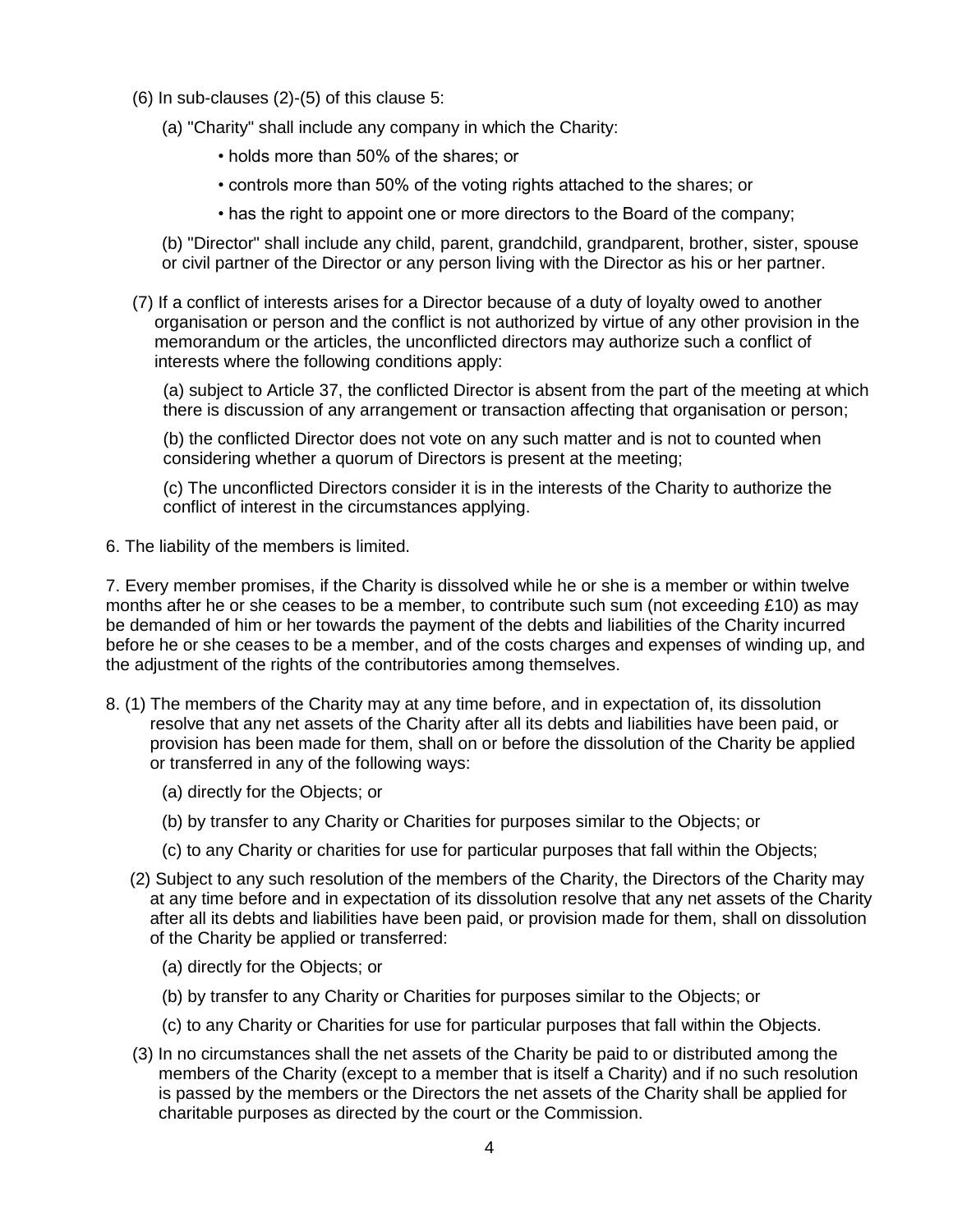We, the Subscribers to this Memorandum of Association, wish to be formed into a company pursuant to this Memorandum.

Ms Hannah Scrase **Oleuffynnon** Old Hall Llanidloes SY18 6PJ

Mr Charles Thwaites Pixley House **Pixley** Ledbury HR8 2QB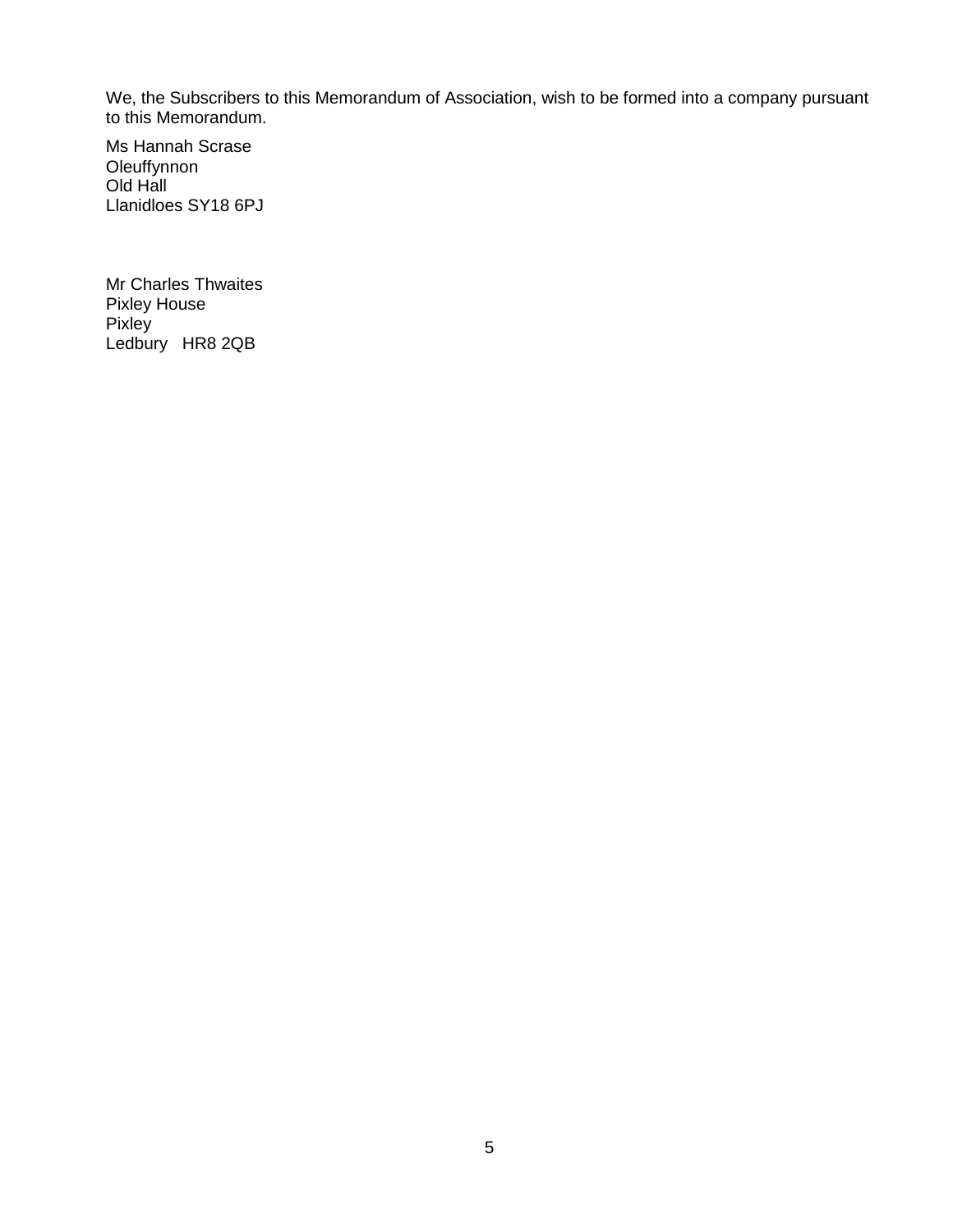# **THE COMPANIES ACTS 1985 AND 2006 COMPANY LIMITED BY GUARANTEE**

## **Articles of Association of Ephesea UK**

#### **Interpretation.**

1. In these articles:

"the 1985 Act" means the Companies Act 1985;

"the 2006 Act" means the Companies Act 2006;

"address" means a postal address or, for the purposes of electronic communication, a fax number, an e-mail or postal address or a text message number in each case registered with the Charity;

"the Charity" means the company intended to be regulated by these articles;

"clear days" in relation to the period of a notice means a period excluding:

- the day when the notice is given or deemed to be given; and
- the day for which it is given or on which it is to take effect;

"the Commission" means the Charity Commissioners for England and Wales;

"the memorandum" means the memorandum of association of the Charity;

"officers" includes the Directors and the secretary;

"a poll" means a formal vote, the results of which are calculated using the weighted voting procedures described in Article 2 (3)

"the seal" means the common seal of the Charity if it has one;

"secretary" means the secretary of the Charity or any other person appointed to perform the duties of the secretary of the Charity, including a joint, assistant or deputy secretary;

"the Directors" means the directors of the Charity. The directors are Charity Trustees as defined by Section 97 of the Charities Act 1993;

"the United Kingdom" means Great Britain and Northern Ireland; and

words importing one gender shall include all genders, and the singular includes the plural and vice versa.

Unless the context otherwise requires words or expressions contained in these articles have the same meaning as in the 1985 Act or the 2006 Act but excluding any statutory modification not in force when this constitution becomes binding on the Charity.

Apart from the exception mentioned in the previous paragraph a reference to an Act of Parliament includes any statutory modification or re-enactment of it for the time being in force.

The provisions of the Memorandum to the extent that they could have been contained in the Articles shall take effect as though repeated here.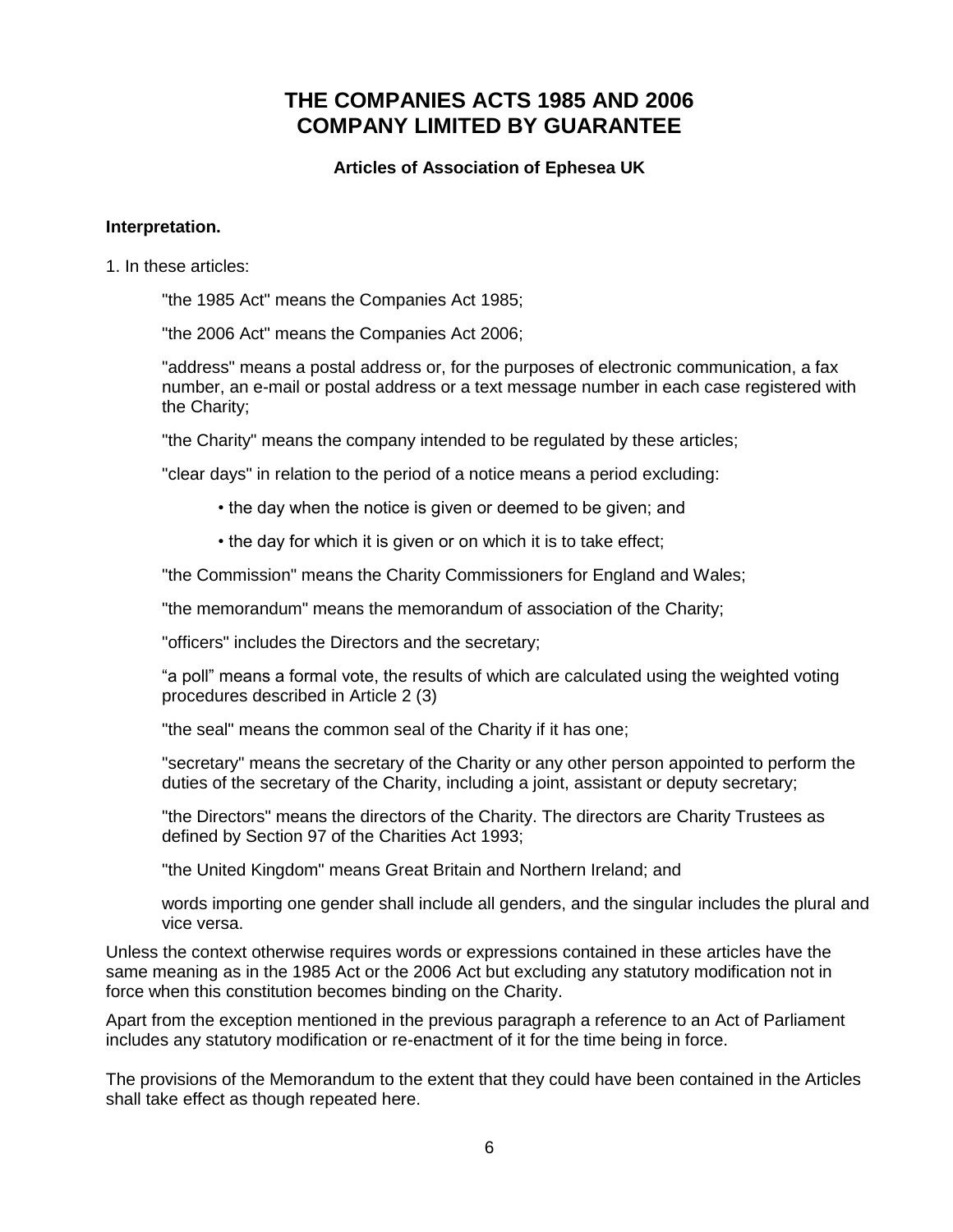## **Members**

- 2. (1) The subscribers to the memorandum are the first members of the Charity.
	- (2) Membership of the Charity is open to individuals and organisations who are members of the Forest Stewardship Council, registered as a 'Civil Association' in Mexico, and who are also ordinarily based or resident in the UK. The guidelines for membership application to the Forest Stewardship Council are available online or on request from the Charity
	- (3) Every member will be allocated to one of three chambers; social, environmental and economic. Every member shall have one vote. The votes shall be weighted according to chambers to reflect the weighting of votes in the Statutes of FSC A.C. with the exception that there is no Northern and Southern sub-chamber division. The weighting is 33.3% for each of the three chambers (Social, Environmental and Economic). Individual members shall be limited to 10% of the votes in their chamber, i.e. 3.3% of the total vote.
	- (4) Each member organisation shall appoint an individual to represent it and to vote on its behalf at meetings of the Charity; and may appoint an alternate to replace its appointed representative at any meeting of the Charity if the appointed representative is unable to attend. If the representative or alternate resigns from or otherwise leaves the member organisation, he or she shall forthwith cease to be the representative of the member organisation.
	- (5) Membership is not transferable to anyone else.
	- (6) The Directors must keep a register of names and addresses of the members.

# **Termination of Membership**

- 3. Membership is terminated if: Membership of the Charity is terminated if
	- (1) the member dies or, if it is an organisation, ceases to exist; or
	- (2) the organisation or individual ceases to be a member of the Forest Stewardship Council.

#### **General meetings**

- 4. (1) The Charity must hold its first annual general meeting within eighteen months after the date of its incorporation.
	- (2) An annual general meeting must be held in each subsequent year and not more than fifteen months may elapse between successive annual general meetings.
- 5. The Directors may call a general meeting at any time.

#### **Notice of general meetings**

- 6. (1) The minimum periods of notice required to hold a general meeting of the Charity are:
	- twenty-one clear days for an annual general meeting or a general meeting for the passing of a special resolution;
	- fourteen clear days for all other general meetings.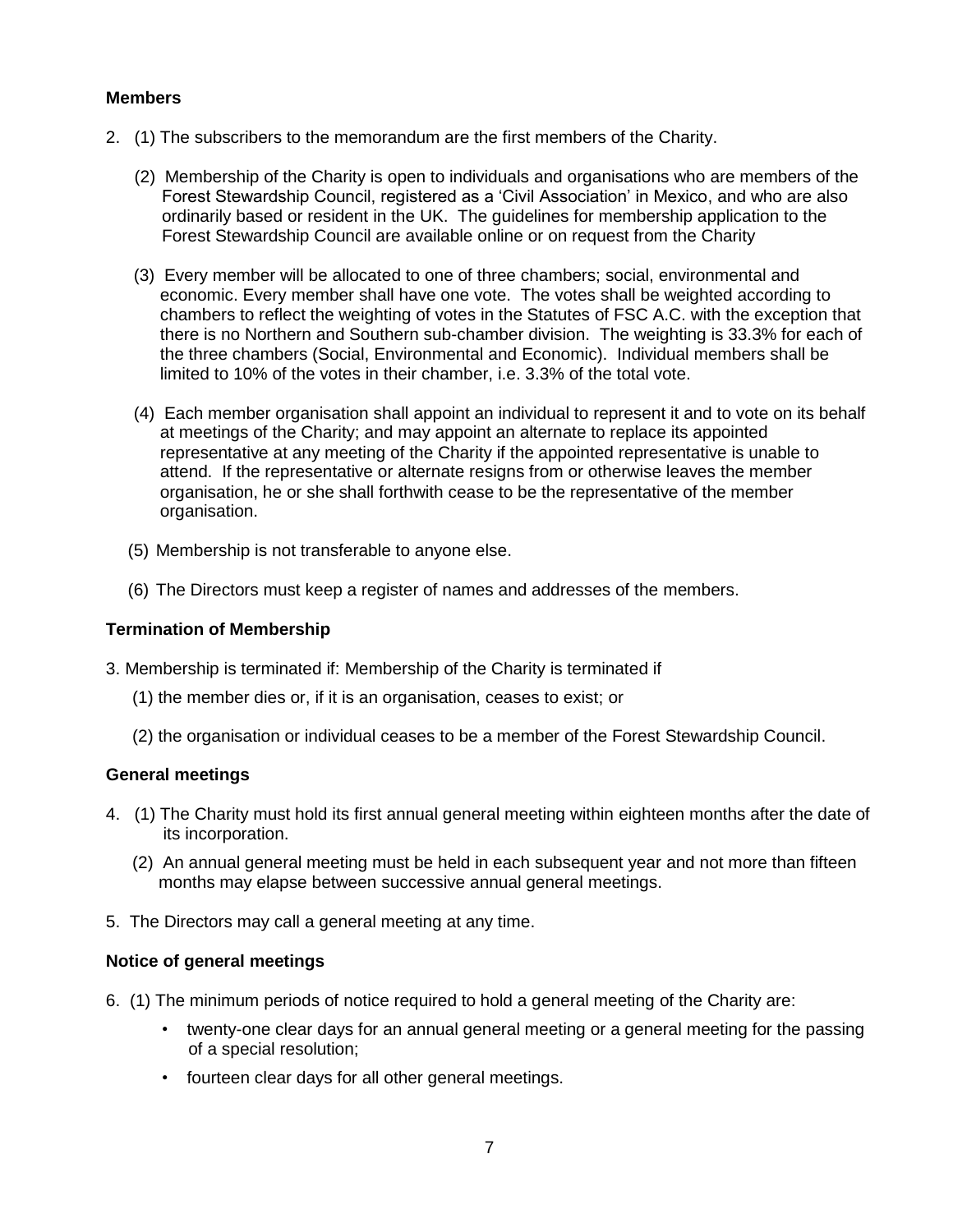- (2) A general meeting may be called by shorter notice if it is so agreed by a majority in number of members having a right to attend and vote at the meeting who together hold not less than 90 percent of the total voting rights.
- (3) The notice must specify the date time and place of the meeting and the general nature of the business to be transacted. If the meeting is to be an annual general meeting, the notice must say so. The notice must also contain a statement setting out the right of members to appoint a proxy under section 324 of the Companies Act 2006 and article 14 of these articles. The nature of the business must include a presentation of the report and accounts for the Charity for the previous year.
- (4) The notice must be given to all the members and to the Directors and auditors.
- 7. The proceedings at a meeting shall not be invalidated because a person who was entitled to receive notice of the meeting did not receive it because of an accidental omission by the Charity.

# **Proceedings at general meetings**

- 8. (1) No business shall be transacted at any general meeting unless a quorum is present.
	- (2) A quorum is:
		- 7 members present in person or by proxy and entitled to vote upon the business to be conducted at the meeting; or
		- one tenth of the total membership at the time

whichever is the greater.

- (3) The authorised representative of a member organisation shall be counted in the quorum.
- 9. (1) If:
	- (a) a quorum is not present within half an hour from the time appointed for the meeting; or
	- (b) during a meeting a quorum ceases to be present;

the meeting shall be adjourned to such time and place as the Directors shall determine.

- (2) The Directors must reconvene the meeting and must give at least seven clear days' notice of the reconvened meeting stating the date, time and place of the meeting.
- (3) If no quorum is present at the reconvened meeting with fifteen minutes of the time specified for the start of the meeting the members present in person or by proxy at that time shall constitute the quorum for that meeting.
- 10. (1) General meetings shall be chaired by the person who has been appointed to chair meetings of the Directors.
	- (2) If there is no such person or he or she is not present within fifteen minutes of the time appointed for the meeting a Director nominated by the Directors shall chair the meeting.
	- (3) If there is only one Director present and willing to act, he or she shall chair the meeting.
	- (4) If no Director is present and willing to chair the meeting within fifteen minutes after the time appointed for holding it, the members present in person or by proxy and entitled to vote must choose one of their number to chair the meeting.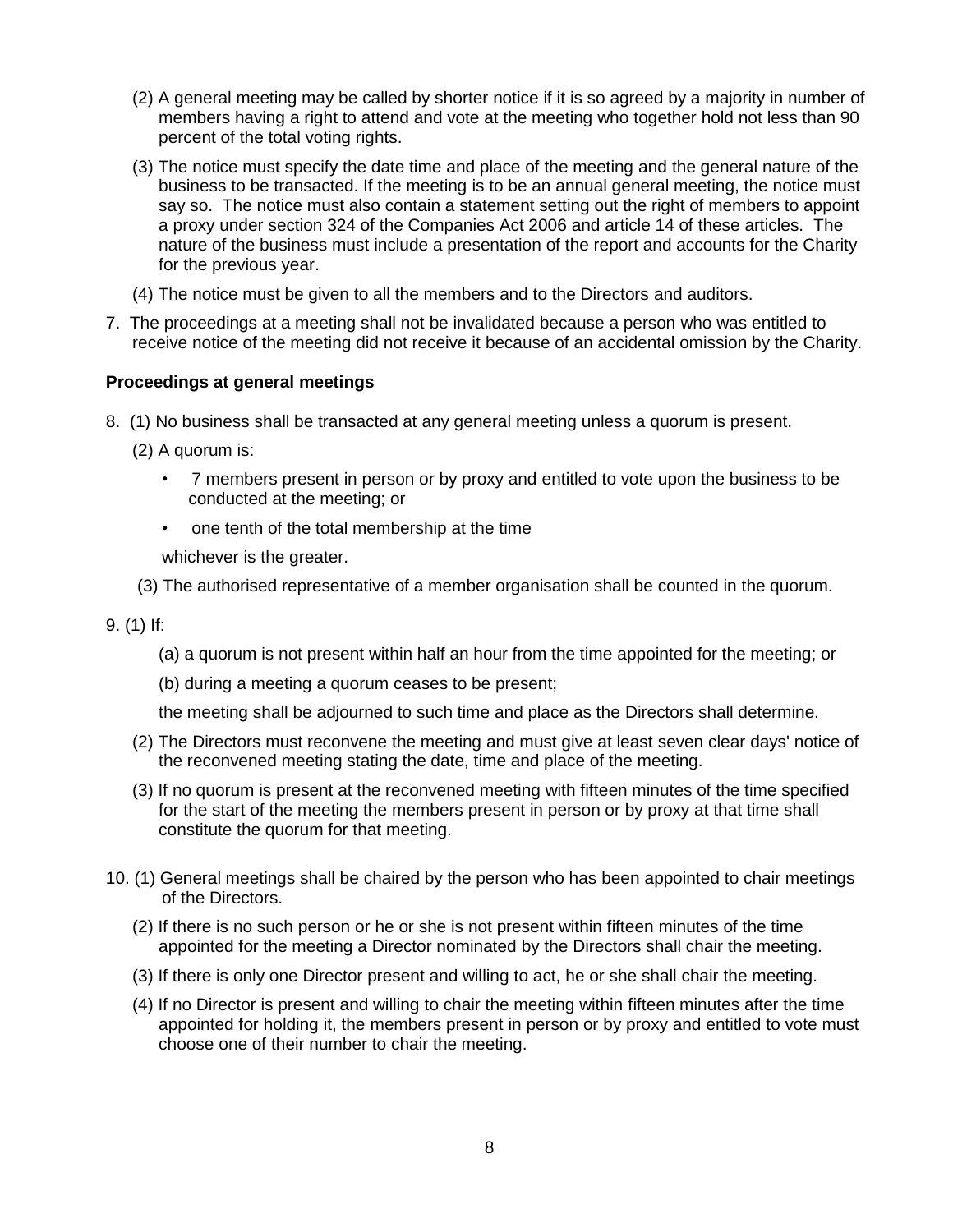- 11. (1) The members present in person or by proxy at a meeting may resolve by ordinary resolution that the meeting shall be adjourned.
	- (2) The person who is chairing the meeting must decide the date time and place at which meeting is to be reconvened unless those details are specified in the resolution.
	- (3) No business shall be conducted at a reconvened meeting unless it could properly have been conducted at the meeting had the adjournment not taken place.
	- (4) If a meeting is adjourned by a resolution of the members for more than seven days, at least seven clear days' notice shall be given of the reconvened meeting stating the date time and place of the meeting.
- 12. (1) Any vote at a meeting shall be decided by a show of hands unless before, or on the declaration of the result of, the show of hands a poll is demanded:
	- (a) by the person chairing the meeting; or
	- (b) by at least two members present in person or by proxy and having the right to vote at the meeting; or
	- (c) by a member or members present in person or by proxy representing not less than onetenth of the total voting rights of all the members having the right to vote at the meeting.
	- (2) (a) The declaration by the person who is chairing the meeting of the result of a vote shall be conclusive unless a poll is demanded.
		- (b) The result of the vote must be recorded in the minutes of the Charity but the number or proportion of votes cast need not be recorded.
	- (3) (a) A demand for a poll may be withdrawn, before the poll is taken, but only with the consent of the person who is chairing the meeting.
		- (b) If the demand for a poll is withdrawn the demand shall not invalidate the result of a show of hands declared before the demand was made.
	- (4) (a) A poll must be taken as the person who is chairing the meeting directs, who may appoint scrutineers (who need not be members) and who may fix a time and place for declaring the results of the poll.
		- (b) The result of the poll shall be deemed to be the resolution of the meeting at which the poll is demanded.
	- (5) (a) A poll demanded on the election of a person to chair a meeting or on a question of adjournment must be taken immediately.
		- (b) A poll demanded on any other question must be taken either immediately or at such time and place as the person who is chairing the meeting directs.
		- (c) The poll must be taken within thirty days after it has been demanded.
		- (d) If the poll is not taken immediately at least seven clear days' notice shall be given specifying the time and place at which the poll is to be taken.
		- (e) If a poll is demanded the meeting may continue to deal with any other business that may be conducted at the meeting.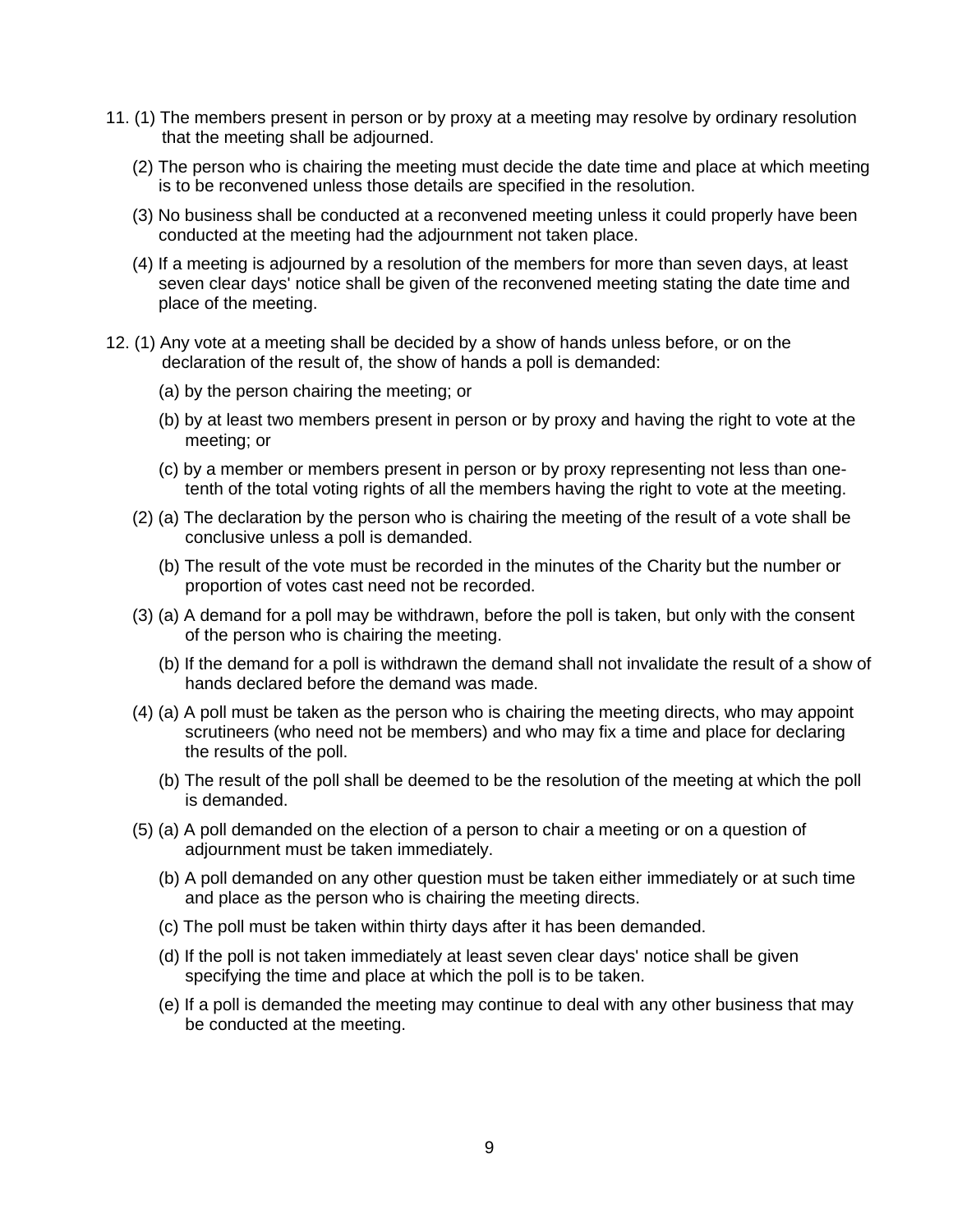#### **Proxies: appointment and voting**

- 13 (1) Any member is entitled to appoint another person as a proxy to exercise all or any of the member's rights to attend and to speak and vote at a general meeting of the charity.
	- (2) The appointment of a proxy shall be executed by or on behalf of the appointor and shall be in the following form (or in a form as near thereto as circumstances allow or in any other form which is usual or which the directors may approve) -

Ephesea UK

I/We,………, of……….., being a member/members of the above-named charity, hereby appoint…….of….., or failing him/her,……of………, as my/our proxy to vote in my/our name[s] and on my/our behalf at the general meeting of the charity, to be held on ……….20……., and at any adjournment thereof.

Signed on ……..20………

(3) Where it is desired to afford members an opportunity of instructing the proxy how to act the appointment of a proxy shall be in the following form (or in a form as near thereto as circumstances allow or in any other form which is usual or which the directors may approve) -

Ephesea UK

I/We,……….,of………..,being a member/members of the above-named charity, hereby appoint…… of….., or failing him/her,……of…..., as my/our proxy to vote in my/our name[s] and on my/our behalf at the general meeting of the charity, to be held on ………20………, and at any adjournment thereof.

This form is to be used in respect of the resolutions mentioned below as follows:

Resolution No. 1: \*for \*against Resolution No. 2: \*for \*against.

\*Strike out whichever is not desired.

Unless otherwise instructed, the proxy many vote as s/he thinks fit or abstain from voting.

Signed this………day of ………..20……

- (4) The appointment of a proxy and any authority under which it is executed (or a copy of such authority certified by a notary or in some other way approved by the directors) may be lodged with the charity as follows:
	- (i) in the case of an instrument in writing be deposited at the office or at such other place within the United Kingdom as is specified in the notice convening the meeting or in any instrument of proxy sent out by the charity in relation to the meeting not less than 48 hours before the time for holding the meeting or adjourned meeting at which the person named in the instrument proposes to vote; or
	- (ii) in the case of an appointment contained in an electronic communication, where an address has been specified for the purpose of receiving electronic communications -
		- (a) in the notice convening the meeting, or
		- (b) in any instrument of proxy sent out by the charity in relation to the meeting, or
		- (c) in any invitation contained in an electronic communication to appoint a proxy issued by the charity in relation to the meeting.

it must be received at such address not less than 48 hours before the time for holding the meeting or adjourned meeting at which the person named in the appointment proposes to vote;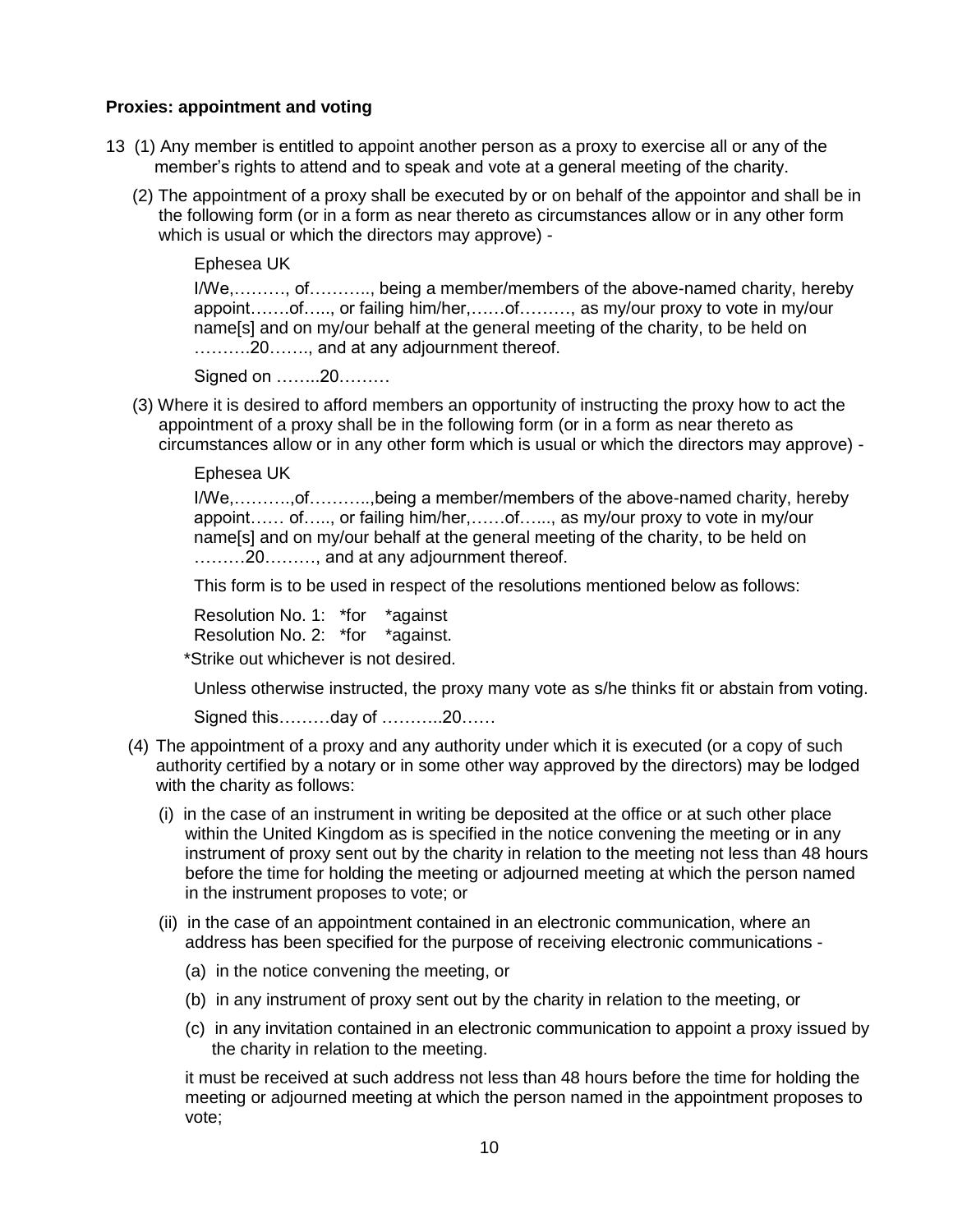- (iii) in the case of a poll taken more than 48 hours after it is demanded, be deposited or received as aforesaid after the poll has been demanded and not less than 24 hours before the time appointed for the taking of the poll; or
- (iv) where the poll is not taken forthwith but is taken not more than 48 hours after it was demanded, be delivered at the meeting at which the poll was demanded to the person chairing the meeting or to the secretary or to any director.
- (5) An appointment of proxy which is not deposited, delivered or received in a manner described in sub-clauses 14(4) shall be invalid.
- (6) A vote given or poll demanded by proxy or by the duly authorized representative of a member which is an organization shall be valid even if the authority of the person voting or demanding a poll has been determined unless notice of the determination was received by the charity at:
	- (i) its registered office, or
	- (ii) at such other place at which the instrument of proxy was duly deposited, or
	- (iii) (where the appointment of the proxy was contained in an electronic communication) at the address at which such appointment was duly received

before the commencement of the meeting or adjourned meeting at which the vote is given or the poll demanded or (in the case of a poll taken otherwise than on the same day as the meeting or adjourned meeting) the time appointed for taking the poll.

#### **Written resolutions**

14. A resolution in writing agreed by a simple majority (or in the case of a special resolution by a majority of not less than 75%) of the members who would have been entitled to vote upon it had it been proposed at a general meeting shall be effective provided that a copy of the proposed resolution has been sent to every eligible member and a simple majority (or in the case of a special resolution a majority of not less than 75%) of members has signified its agreement to the resolution in an authenticated document which has been received at the registered office within the period of 28 days beginning with the circulation date. A resolution in writing may comprise several copies to which one or more members have signified their agreement. In the case of a member that is an organisation, its authorized representative may signify its agreement

#### **Votes of members**

- 15. Subject to Article 3, every member, whether an individual or an organisation shall have one vote, which shall be used in accordance with the weighting procedures set out in Article 2 (3).
- 16. Any objection to the qualification of any voter must be raised at the meeting at which the vote is tendered and the decision of the person who is chairing the meeting shall be final.
- 17. (1) Any organisation that is a member of the Charity may nominate any person to act as its representative at any meeting of the Charity.
	- (2) The organisation must give written notice to the Charity of the name of its representative. The nominee shall not be entitled to represent the organisation at any meeting unless the notice has been received by the Charity and the Directors approve the nomination. The nominee may continue to represent the organization until written notice to the contrary is received by the Charity.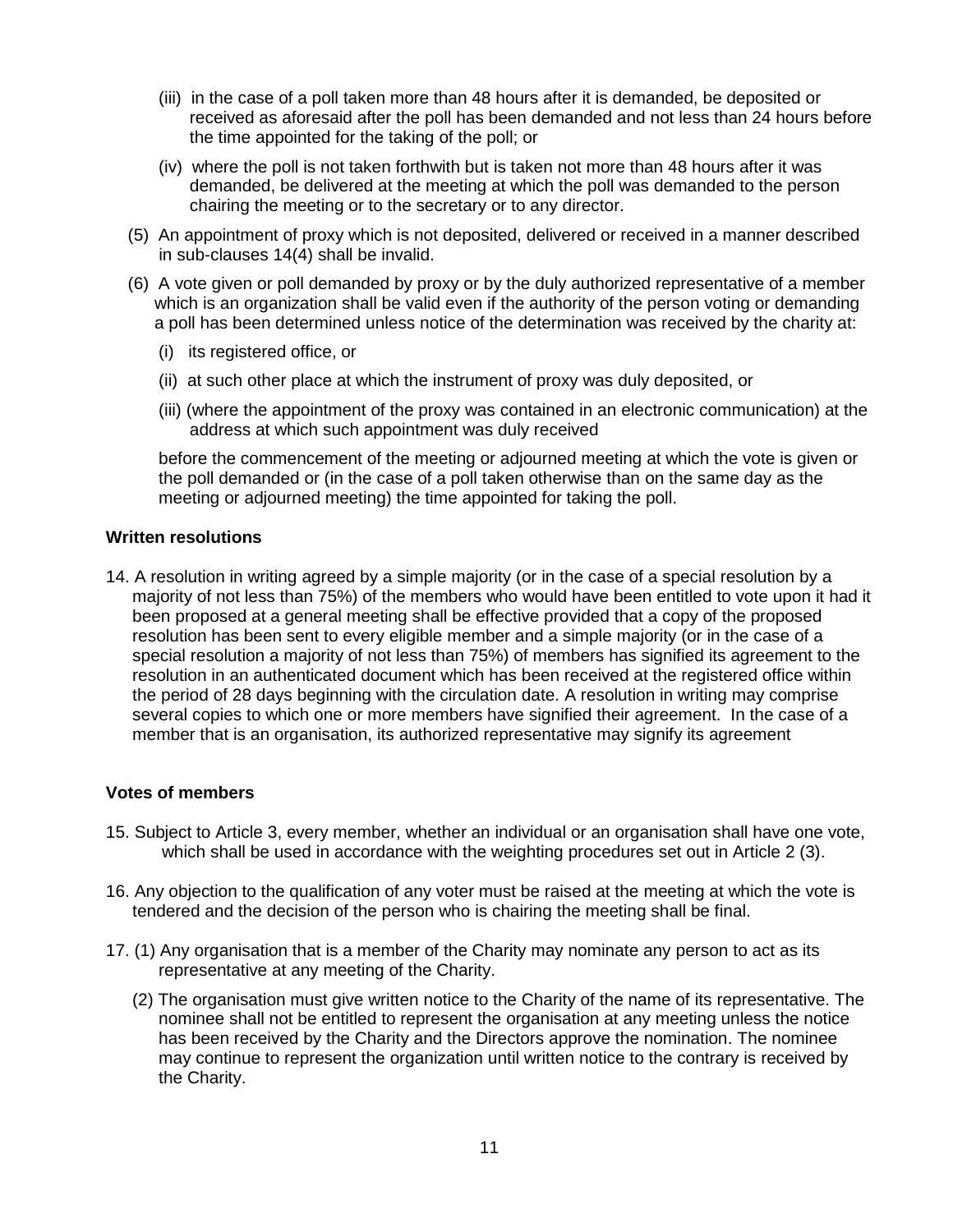(3) Any notice given to the Charity will be conclusive evidence that the nominee is entitled to represent the organisation or that his or her authority has been revoked. The Charity shall not be required to consider whether the nominee has been properly appointed by the organisation.

# **Directors**

- 18. (1) A Director must be a natural person aged 16 years or older.
	- (2) No one may be appointed a Director if he or she would be disqualified from acting under the provisions of Article 31.
- 19. The number of Directors shall be not less than four and shall not be greater than twelve.
- 20. The first Directors shall be those persons notified to Companies House as the first directors of the Charity.
- 21. A Director may not appoint an alternate director or anyone to act on his or her behalf at meetings of the Directors.

# **Powers of Directors**

- 22. (1) The Directors shall manage the business of the Charity and may exercise all the powers of the Charity unless they are subject to any restrictions imposed by the 1985 Act or the 2006 Act, the memorandum, these articles or any special resolution.
	- (2) No alteration of the memorandum or these articles or any special resolution shall have retrospective effect to invalidate any prior act of the Directors.
	- (3) Any meeting of Directors at which a quorum is present at the time the relevant decision is made may exercise all the powers exercisable by the Directors.

# **Retirement**

- 23. At the first annual general meeting all the Directors must retire from office unless by the close of the meeting the members have failed to elect sufficient Directors to hold a quorate meeting of the Directors.
- 24. All the Directors shall retire from office by the end of the third year after the date on which they came into office but they may be re-elected or re-appointed for a second term. They may serve further terms subject to re-election. This will normally mean that one third of the elected positions are appointed each year. If a Director is required to retire at an annual general meeting by a provision of these articles the retirement shall take effect upon the conclusion of the meeting.

# **The Appointment of Directors**

- 25. The Charity may by ordinary resolution:
	- (1) appoint a person willing to act to be a Director. At least three of the Directors will be members of the Charity. The aim shall be to achieve chamber balance with at least one Director and, normally, no more than four Directors representing each of the three chambers. However, the Directors reserve the right to increase the maximum to five in any one chamber where the individuals bring specific skills and expertise required by the **Charity**
	- (2) determine the rotation in which any additional Directors are to retire.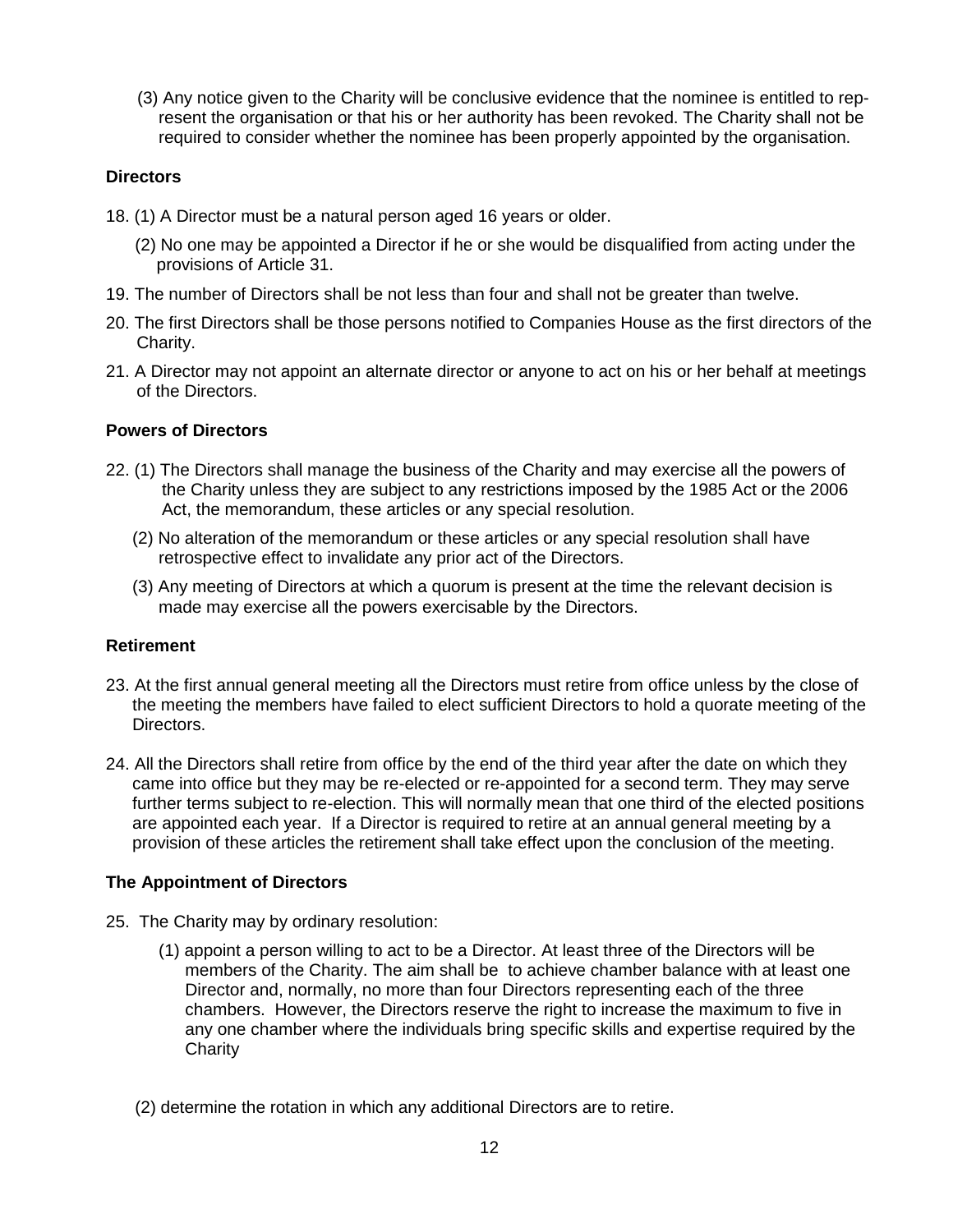- 26. No person other than a Director retiring by rotation may be appointed a Director at any general meeting unless:
	- (1) he or she is recommended for election by the Directors; or
	- (2) not less than twenty-eight days nor more than fifty-sixclear days before the date of the meeting, the Charity is given a notice that:
		- (a) is signed by a proposing member and a seconding member, both entitled to vote at the meeting;
		- (b) states the members' intention to propose the appointment of a person as a Director;
		- (c) contains the details that, if the person were to be appointed, the Charity would have to file at Companies House; and

(d) is signed by the person who is to be proposed to show his or her willingness to be appointed.

and:

- (3) there are fewer than four incumbent Directors (not including those retiring by rotation) in the relevant chamber and fewer that twelve in total; or
- (4) the Directors recommend that a fifth Director in a chamber be considered and that this will not result in more that twelve Directors in total.
- 27. The Directors shall make a recommendation to the members regarding the vacancies on the board, with due regard for the need for chamber balance and/or required skills and experience.

28. All members who are entitled to receive notice of a general meeting must be given not less than seven nor more than twenty-eight clear days' notice of any resolution to be put to the meeting to appoint a Director other than a Director who is to retire by rotation.

29. (1) The Directors may appoint an individual who is willing to act as a Director and brings specific skills and expertise. These individuals do not need to be members of FSC but will be allocated to the appropriate chamber and contribute towards chamber numbers on the board.

- (2) A Director appointed by a resolution of the other Directors must retire at the next annual general meeting and must not be taken into account in determining the Directors who are to retire by rotation.
- 30. The appointment of a Director, whether by the Charity in general meeting or by the other Directors, must not cause the number of Directors to exceed any number fixed as the maximum number of Directors either in total or in a particular chamber.

# **Disqualification and removal of Directors**

- 31. A Director shall cease to hold office if he or she:
	- (1) ceases to be a Director by virtue of any provision in the Act or is prohibited by law from being a director;
	- (2) is disqualified from acting as a Trustee by virtue of section 72 of the Charities Act 1993 (or any statutory re-enactment or modification of that provision);
	- (3) was elected as a member of the Charity, and has since ceased to be a member of the charity;
	- (4) becomes incapable by reason of mental disorder, illness or injury of managing and administering his or her own affairs;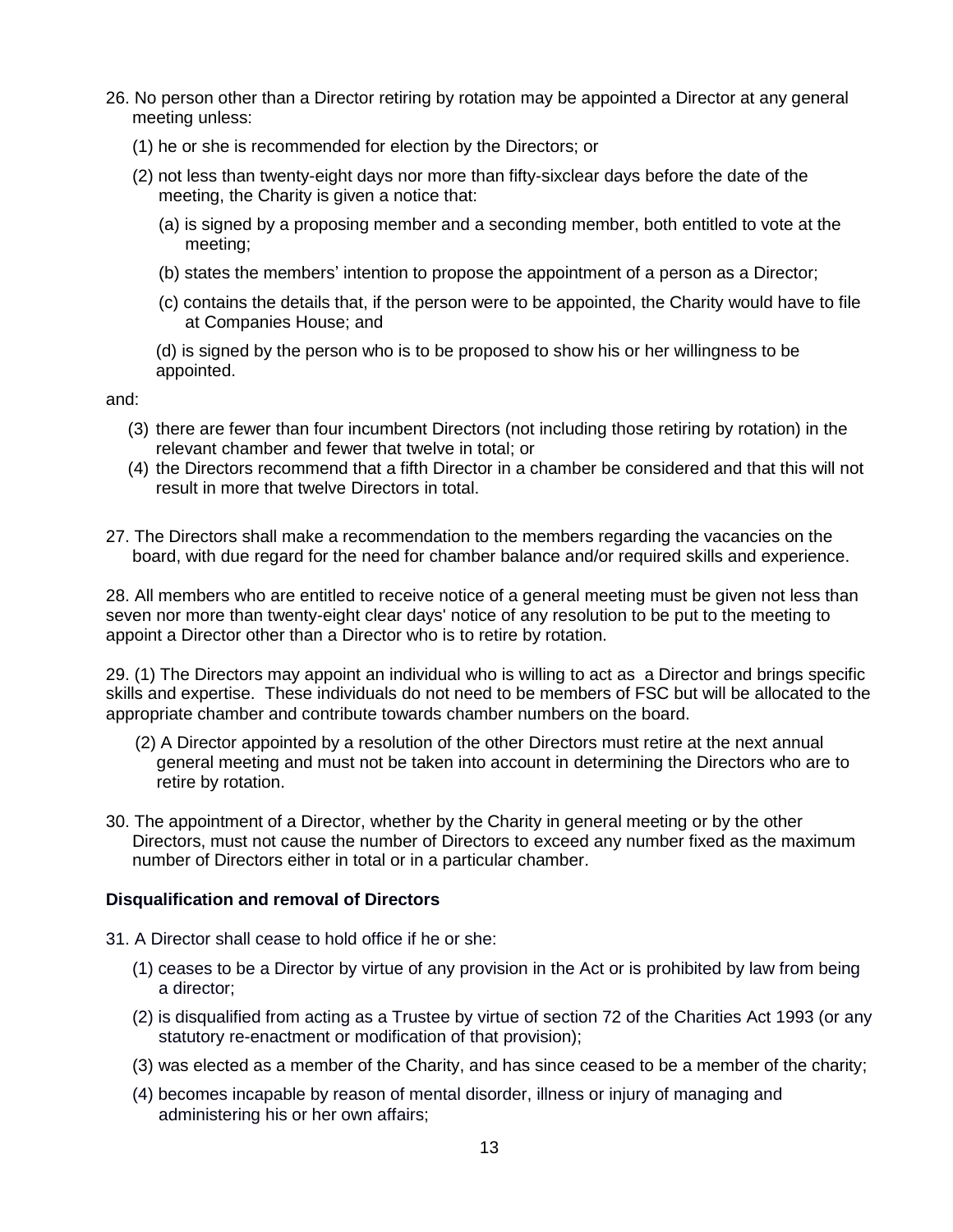- (5) resigns as a Director by notice to the Charity (but only if at least four Directors will remain in office when the notice of resignation is to take effect); or
- (6) is absent without the permission of the Directors from all their meetings held within a period of nine consecutive months and the Directors resolve that his or her office be vacated.

#### **Directors' remuneration**

32. The Directors must not be paid any remuneration unless it is authorized by clause 5 of the Memorandum.

## **Proceedings of Directors**

- 33. (1) The Directors may regulate their proceedings as they think fit, subject to the provisions of the articles.
	- (2) Any Director may call a meeting of the Directors. At least two ordinary meetings of the Directors will be held each year.
	- (3) The secretary must call a meeting of the Directors if requested to do so by the chairman or by any two other Directors upon not less than 4 days' notice being given to the other Directors of the matters to be discussed but if the matters include an appointment of a Director then not less than 21 days' notice must be given.
	- (4) Every matter shall be determined by consensus or, failing that, by a majority of votes of the Directors present and voting on the question.
- 34. (1) No decision may be made by a meeting of the Directors unless a quorum is present at the time the decision is purported to be made.
	- (2) The quorum shall be two or the number nearest to one third of total number of Directors, whichever is the greater, or such larger number as may be decided from time to time by the Directors.
	- (3) A Director shall not be counted in the quorum present when any decision is made about a matter upon which that Director is not entitled to vote.
- 35. If the number of Directors is less than the number fixed as the quorum, the continuing Directors or Director may act only for the purpose of filling vacancies or of calling a general meeting.
- 36. (1) The Directors shall appoint a Director to chair their meetings, a vice chairman and a treasurer. They may at any time revoke such appointments.
	- (2) If no-one has been appointed to chair meetings of the Directors or if the person appointed is unwilling to preside or is not present within ten minutes after the time appointed for the meeting, the Directors present may appoint one of their number to chair that meeting.
	- (3) The person appointed to chair meetings of the Directors shall have no functions or powers except those conferred by these articles or delegated to him or her by the Directors.
- 37. (1) A resolution in writing agreed by a simple majority of all the Directors entitled to receive notice of a meeting of Directors or of a committee of Directors and to vote upon the resolution shall be as valid and effectual as if it had been passed at a meeting of the Directors or (as the case may be) a committee of Directors duly convened and held provided that:
	- (a) a copy of the resolution is sent or submitted to all the Directors eligible to vote; and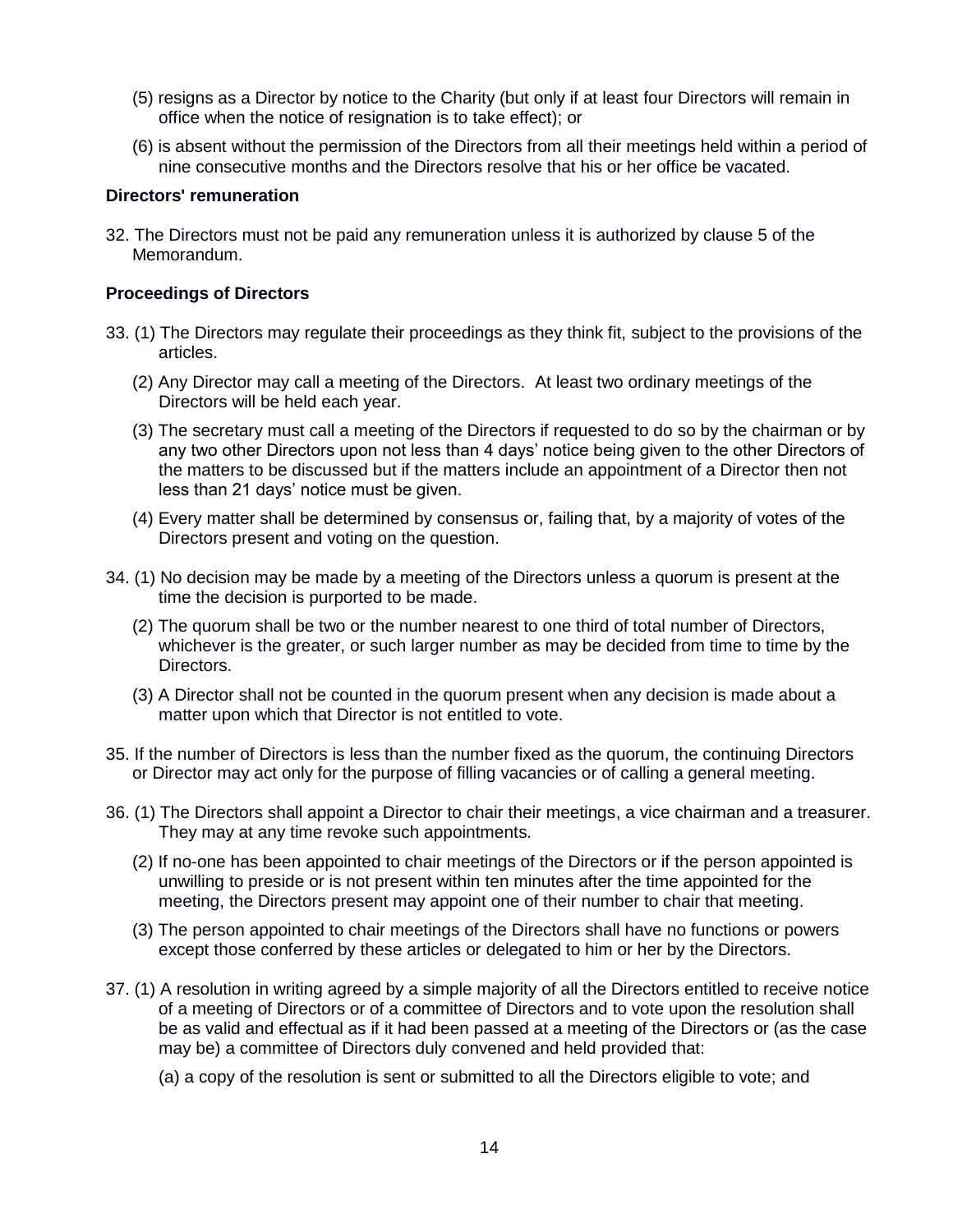- (b) a simple majority of Directors has signified its agreement to the resolution in an authenticated document or documents which are received at the registered office within the period of 28 days beginning with the circulation date.
- (2) The resolution in writing may comprise several documents containing the text of the resolution in like form to each of which one or more Directors has signified their agreement.

## **Delegation**

- 38.(1) The Directors may delegate any of their powers or functions to a committee of two or more Directors but the terms of any delegation must be recorded in the minute book.
	- (2) The Directors may impose conditions when delegating, including the conditions that:
		- the relevant powers are to be exercised exclusively by the committee to whom they delegate;
		- no expenditure may be incurred on behalf of the Charity except in accordance with a budget previously agreed with the Directors.
	- (3) The Directors may revoke or alter a delegation.
	- (4) All acts and proceedings of any committees must be fully and promptly reported to the **Directors**
- 39. A Director must declare the nature and extent of any interest, direct or indirect, which s/he has in a proposed transaction or arrangement with the Charity or in any transaction or arrangement entered into by the Charity which has not previously been declared. The other Directors must decide whether, in view of the potential conflict of interest, the Director should absent him or herself from the discussion or participate in the discussion but abstain from any vote on the matter.
- 40. (1) Subject to paragraph 40(2), all acts done by a meeting of Directors, or of a committee of Directors, shall be valid notwithstanding the participation in any vote of a Director:
	- who was disqualified from holding office;
	- who had previously retired or who had been obliged by the constitution to vacate office;
	- who was not entitled to vote on the matter, whether by reason of a conflict of interest or otherwise;

if without:

- the vote of that Director; and
- that Director being counted in the quorum;

the decision has been made by a majority of the Directors at a quorate meeting.

(2) Paragraph 40(1) does not permit a Director to keep any benefit that may be conferred upon him or her by a resolution of the Directors or of a committee of Directors if, but for paragraph 40(1), the resolution would have been void, or if the Director has not complied with article 39.

#### **Seal**

41. If the Charity has a seal it must only be used by the authority of the Directors or of a committee of Directors authorised by the Directors. The Directors may determine who shall sign any instrument to which the seal is affixed and unless otherwise so determined it shall be signed by a Director and by the secretary or by a second Director.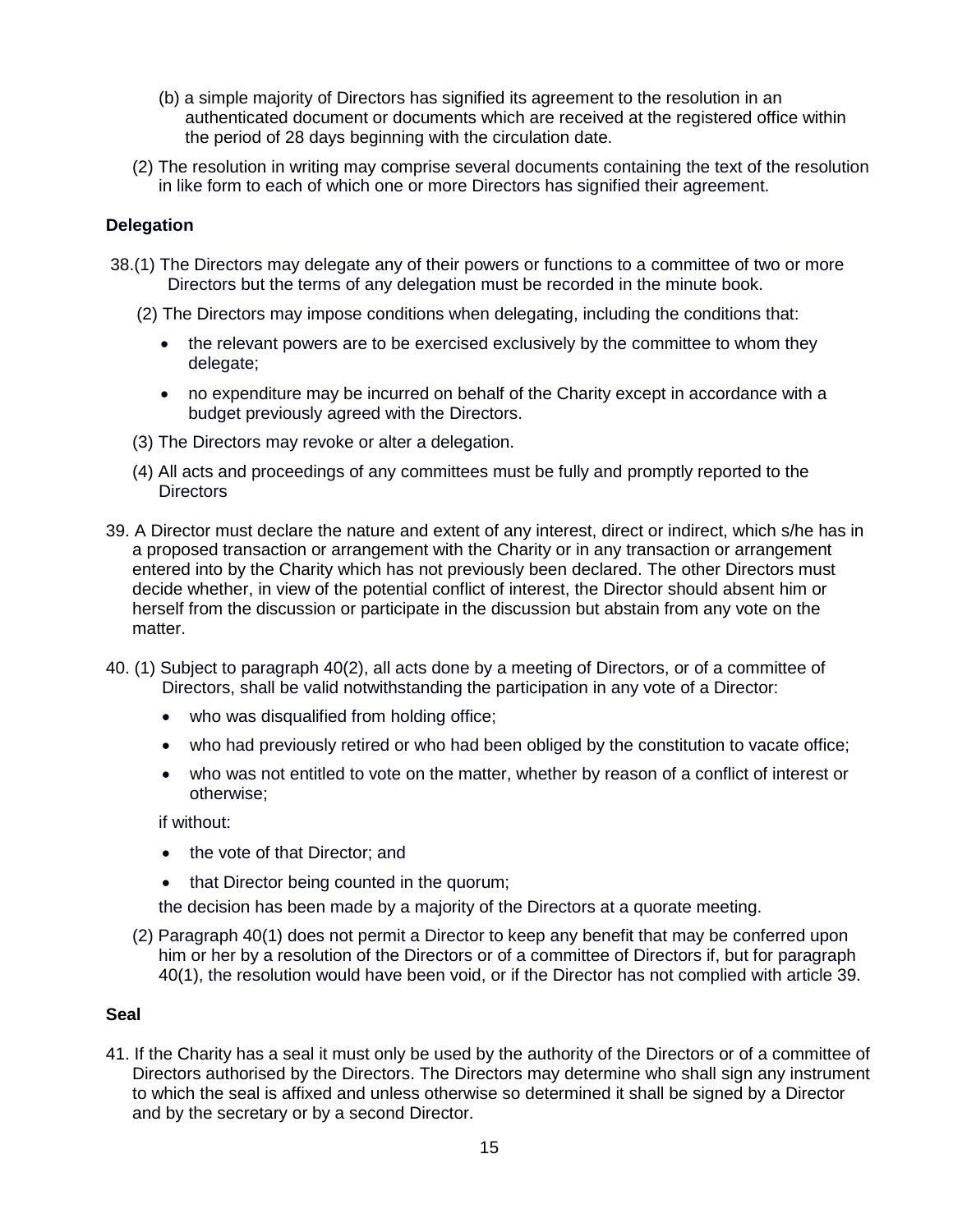# **Minutes**

- 42. The Directors must keep minutes of all:
	- (1) appointments of officers made by the Directors;
	- (2) proceedings at meetings of the Charity;
	- (3) meetings of the Directors and committees of Directors including:
		- the names of the Directors present at the meeting;
		- the decisions made at the meetings; and
		- where appropriate the reasons for the decisions.

#### **Accounts**

- 43. (1) The Directors must prepare for each financial year accounts as required by the 2006 Act. The accounts must be prepared to show a true and fair view and follow accounting standards issued or adopted by the Accounting Standards Board or its successors and adhere to the recommendations of applicable Statements of Recommended Practice.
	- (2) The Directors must keep accounting records as required by the 2006 Act.

#### **Annual Report and Return and Register of Charities**

- 44. (1) The Directors must comply with the requirements of the Charities Act 1993 with regard to:
	- (a) the transmission of the statements of account to the Charity;
	- (b) the preparation of an Annual Report and its transmission to the Commission;
	- (c) the preparation of an Annual Return and its transmission to the Commission.
	- (2) The Directors must notify the Commission promptly of any changes to the Charity's entry on the Central Register of Charities.
- 45. Any notice to be given to or by any person pursuant to the articles:
	- (1) must be in writing; or
	- (2) must be given using electronic communications.
- 46. (1) The Charity may give any notice to a member either:
	- (a) personally; or
	- (b) by sending it by post in a prepaid envelope addressed to the member at his or her address; or
	- (c) by leaving it at the address of the member; or
	- (d) by giving it using electronic communications to the member's address.
	- (2) A member who does not register an address with the Charity or who registers only a postal address that is not within the United Kingdom shall not be entitled to receive any notice from the Charity.
- 47. A member present in person at any meeting of the Charity shall be deemed to have received notice of the meeting and of the purposes for which it was called.